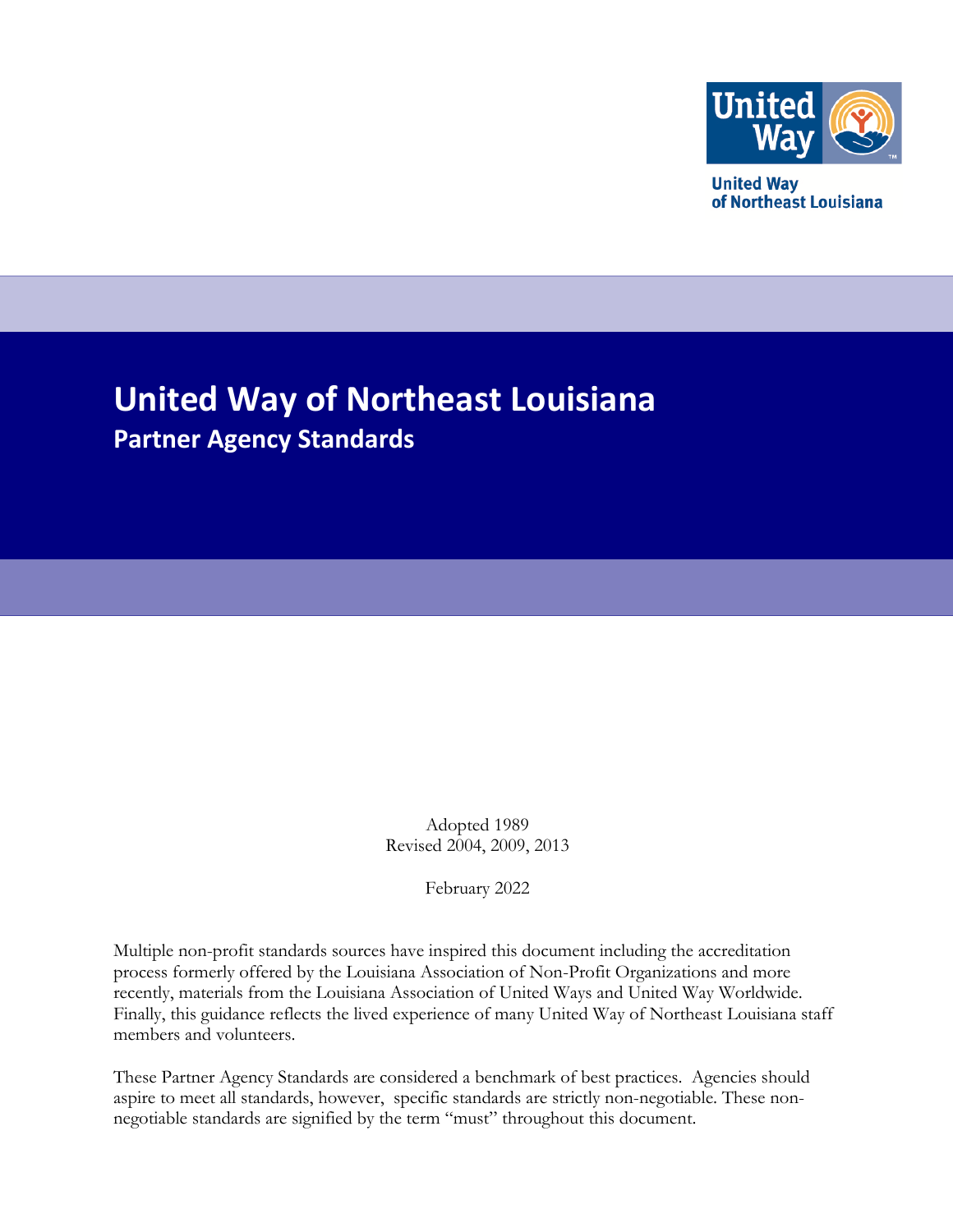### **I. MISSION AND PROGRAM**

#### **A. MISSION**

(1) The organization's purpose, as defined by the board of directors, should be formally and specifically stated. The organization's activities should be consistent with its stated purpose.

#### **B. ORGANIZATIONAL EVALUATION**

(2) A nonprofit should periodically revisit its mission to determine if the need for its programs continues to exist. The organization should evaluate whether the mission needs to be modified to reflect societal changes, its current programs should be revised or discontinued or new programs need to be developed.

#### **C. PROGRAM EVALUATION**

- (1) A nonprofit should have defined cost-effective procedures for evaluating, both qualitatively and quantitatively, its programs and projects in relation to its mission. These procedures should address programmatic efficiency and effectiveness, the relationship of these impacts to the cost of achieving them, and the outcomes for program participants.
- (2) Evaluations should be candid, be used to strengthen the operational effectiveness of the organization, and when necessary, be used to make strategic programmatic changes.
- (3) The organization should obtain feedback from key stakeholders, especially clients, constituencies, consumers, and/or members during its evaluation process.

#### **D. PROGRAM SERVICE**

- (1) In rendering its programs or services, a nonprofit should act with the utmost professionalism and treat persons with respect. Where appropriate, a nonprofit should have policies in place, which protect the confidentiality of personal information and provide a grievance procedure to address complaints. Nonprofits should regularly monitor the satisfaction of program participants, and strive to ensure that programs meet their needs.
- (2) No one should be denied services due only to inability to pay to the extent of the nonprofit's resources.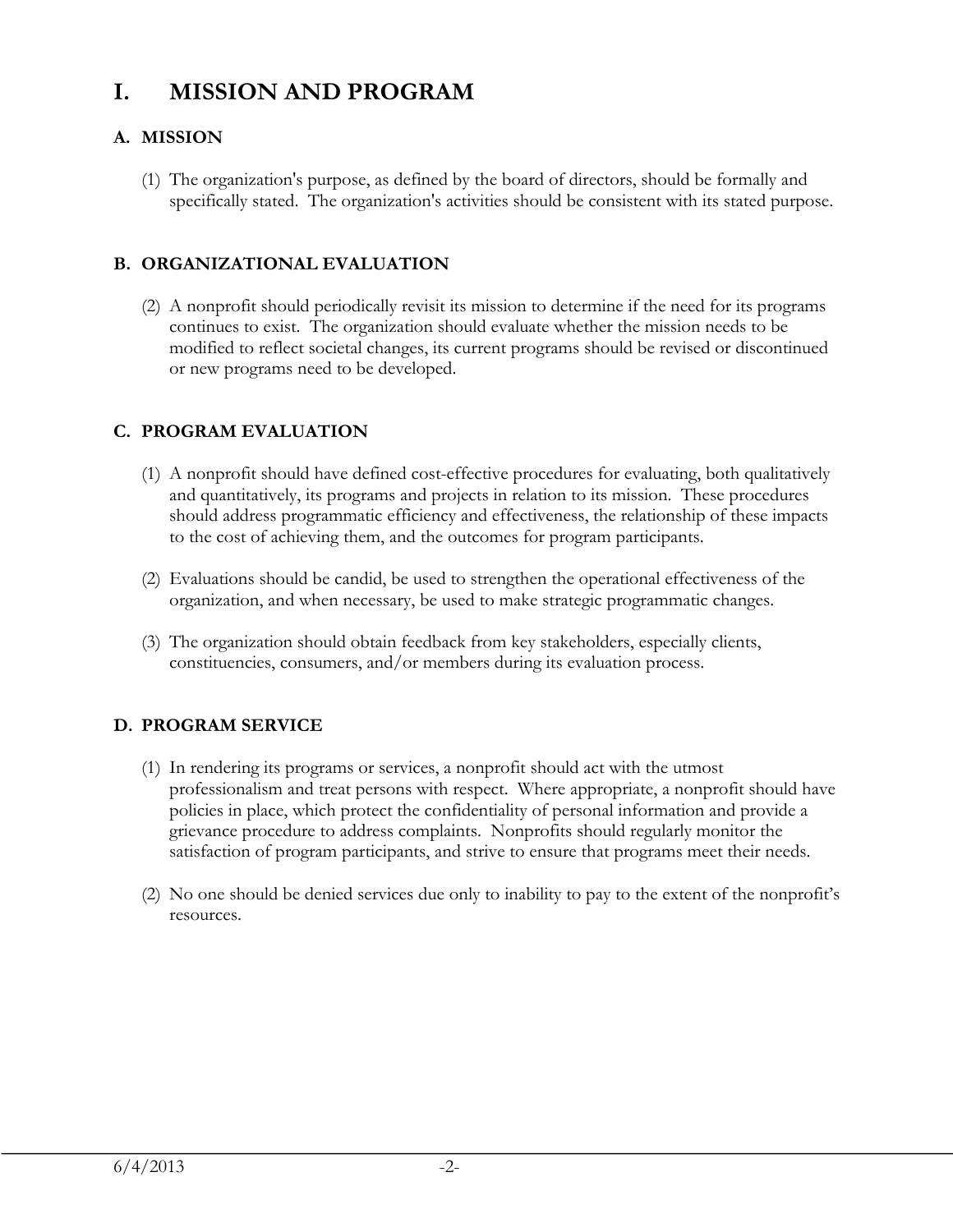## **II. GOVERNING BODY**

#### **A. BOARD RESPONSIBILITIES**

- (4) The board should engage in ongoing planning activities as necessary to determine the mission of the organization, to define specific goals and objectives related to the mission, and to evaluate the success of the organization's programs toward achieving the mission.
- (5) The board should establish bylaws & approve written policies for the effective management of the organization, including financial, personnel and fundraising policies. Both bylaws and policies should be reviewed and updated periodically.
- (6) The board should annually approve the organization's budget and periodically assess the organization's financial performance in relation to the budget. As part of the annual budget process, the board should review the percentages of the organization's resources spent on program, administration, and fundraising.
- (7) The board should hire the executive director, set the executive's compensation, and evaluate the executive's performance.
- (8) The board should periodically review the appropriateness of the overall salary structure and employee benefits package.

#### **B. BOARD COMPOSITION**

- (1) The board should be composed of individuals who are personally committed to the mission of the organization and the current list of board members must be publicly accessible.
- (2) Where an employee of the organization is a voting member of the board, the circumstances must ensure that the employee is not in a position to exercise undue influence.
- (3) The board should have no fewer than five (5) unrelated unconnected directors. Seven (7) or more directors are preferable.
- (4) The organization's bylaws should define the role of board officers and set forth term limits for the service of board members.
- (5) Board membership should reflect the diversity of the communities served by the organization.
- (6) Board members must serve without compensation. Board members may be reimbursed for expenses directly related to their board service.

#### **C. CONDUCT OF THE BOARD**

(1) The board must be responsible for its own operations, including the education, training and development of board members, annual evaluation of its own performance, and where appropriate, the selection of new board members.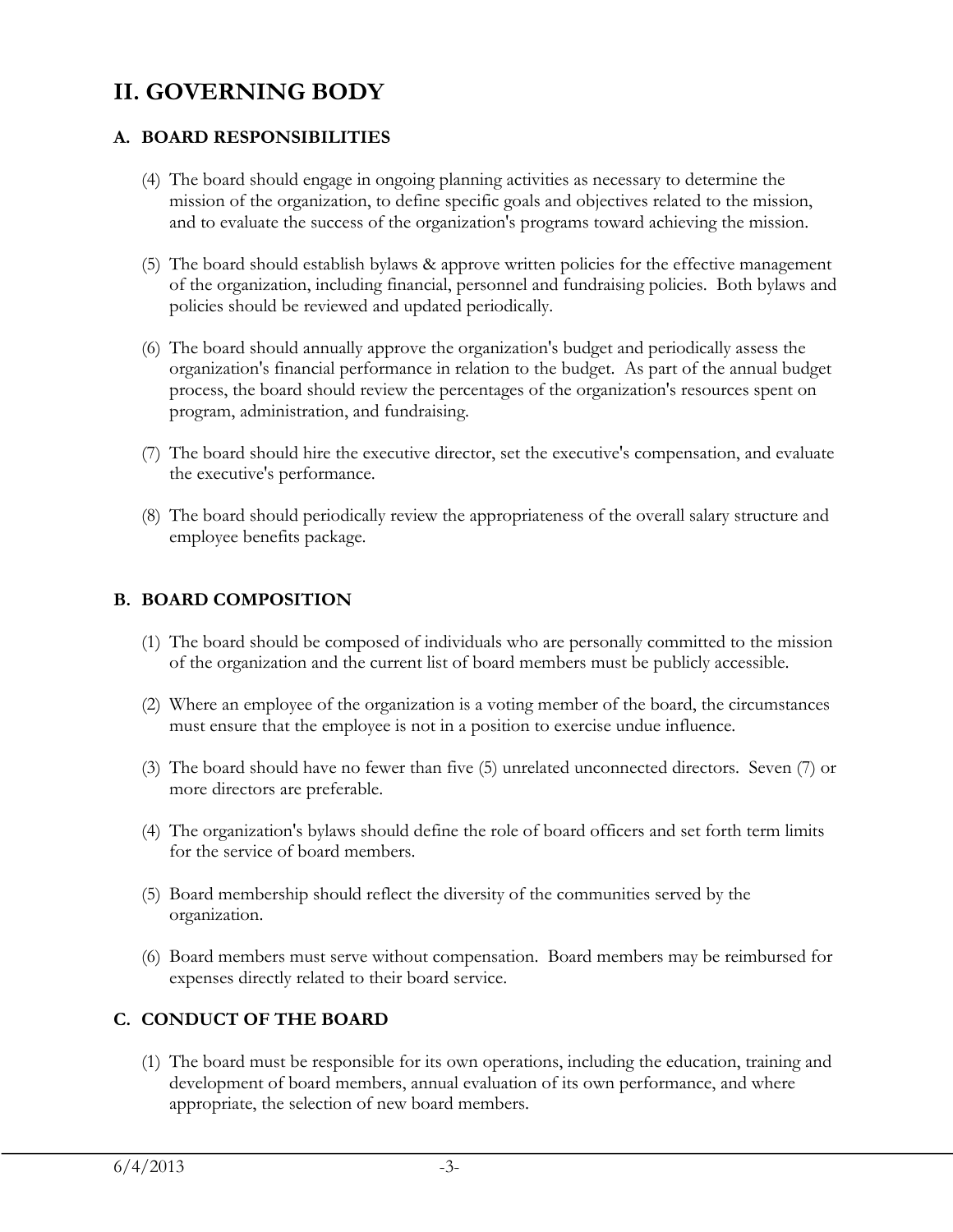- (2) The board should establish stated expectations for board members, including expectations for participation in fundraising activities, committee service, and program activities and financial support.
- (3) The board should meet as frequently as needed to fully and adequately conduct the business of the organization. At a minimum, the board should meet four times a year with the required quorum present.
- (4) The organization should have written policies that address attendance and participation of board members at board meetings and include a process to address noncompliance.
- (5) Written meeting minutes reflecting the actions of the board, including reports of board committees when acting in the place of the board, must be maintained and distributed to board and committee members. Minutes should include attendees, financial reports, and approval of budgets, agreements or contracts.
- (6) Bylaws should specify what constitutes a quorum.
- (7) Organizations must have a board adopted and publicly displayed commitment to diversity, equity, and inclusion.
- (8) Organizations should have a written policy with special attention to the following:
	- a. A board approved policy that confirms the organization's commitment to providing an environment free from sexual harassment, including a commitment to investigate credible allegations.
	- b. A board approved strategic plan to ensure that volunteers and staff broadly reflect the diversity of the community served and to provide recurring training on the disparities that exist between groups of different ages, ethnicities/races, gender/sexual identities, and health status.
	- c. A board adopted statement opposing all forms of racism.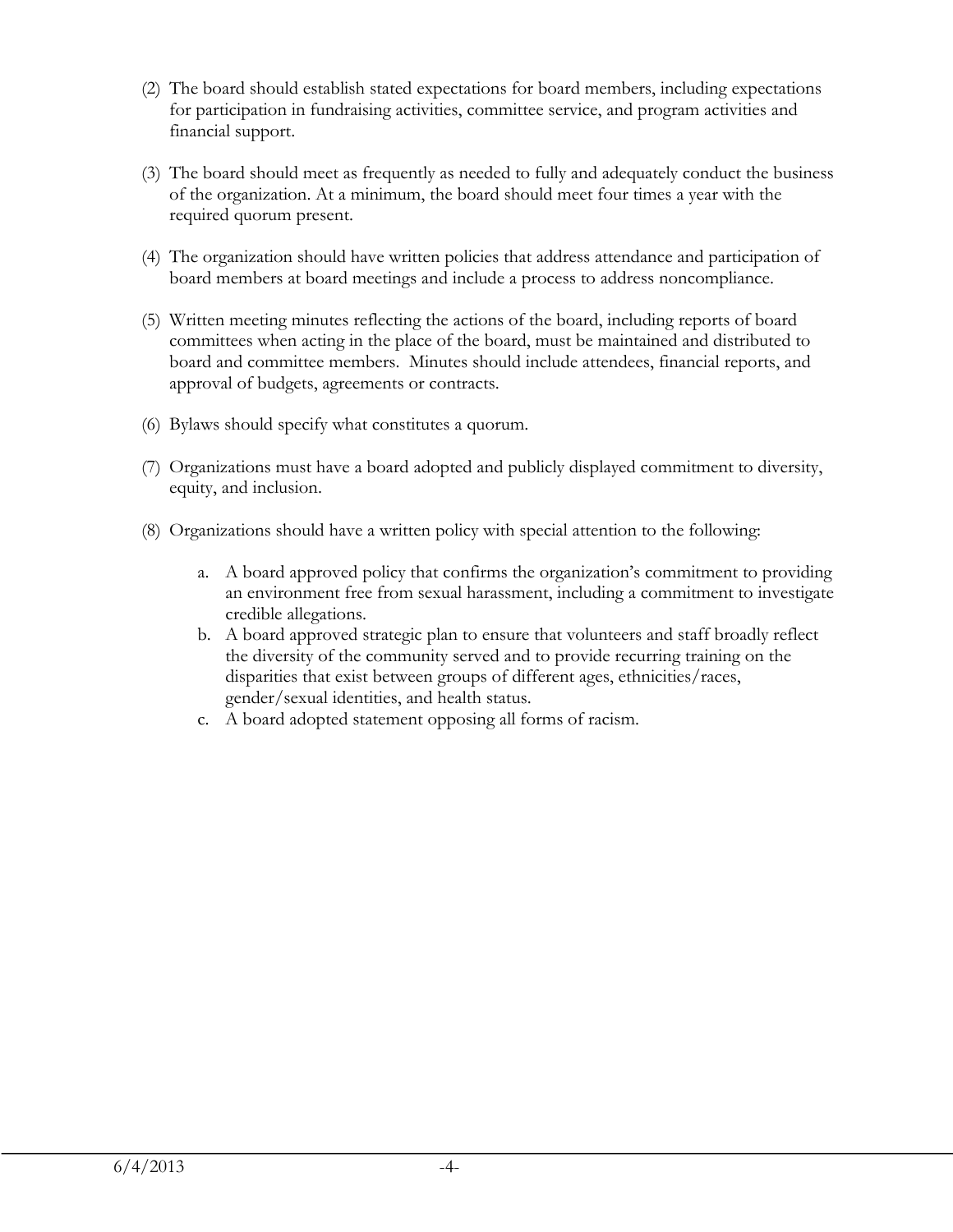# **III. CONFLICT OF INTEREST**

#### **A. CONFLICT OF INTEREST POLICY**

(1) Nonprofits should have a written conflict of interest policy. The Policy should be applicable to board members, staff, and volunteers who have significant independent decision-making authority regarding the resources of the organization. The policy should identify the types of conduct or transactions that raise conflict of interest concerns, should set forth procedures for disclosure of actual or potential conflicts, and should provide for review of individual transactions by the uninvolved members of the board of directors.

#### **B. CONFLICT OF INTEREST STATEMENTS**

(1) Nonprofits should provide board members, staff and volunteers with a conflict of interest statement which summarizes the key elements of the organization's conflict of interest policy. The conflict of interest statement should provide space for the board member, employee or volunteer to disclose any known financial interest which the individual, or a member of the individual's immediate family, has in any business entity which transacts business with the organization. Members should abstain from voting on issues that present a conflict of interest. The statement should be provided to and signed by board members, staff, and volunteers both at the time of the individual's initial affiliation with the organization and at least annually thereafter.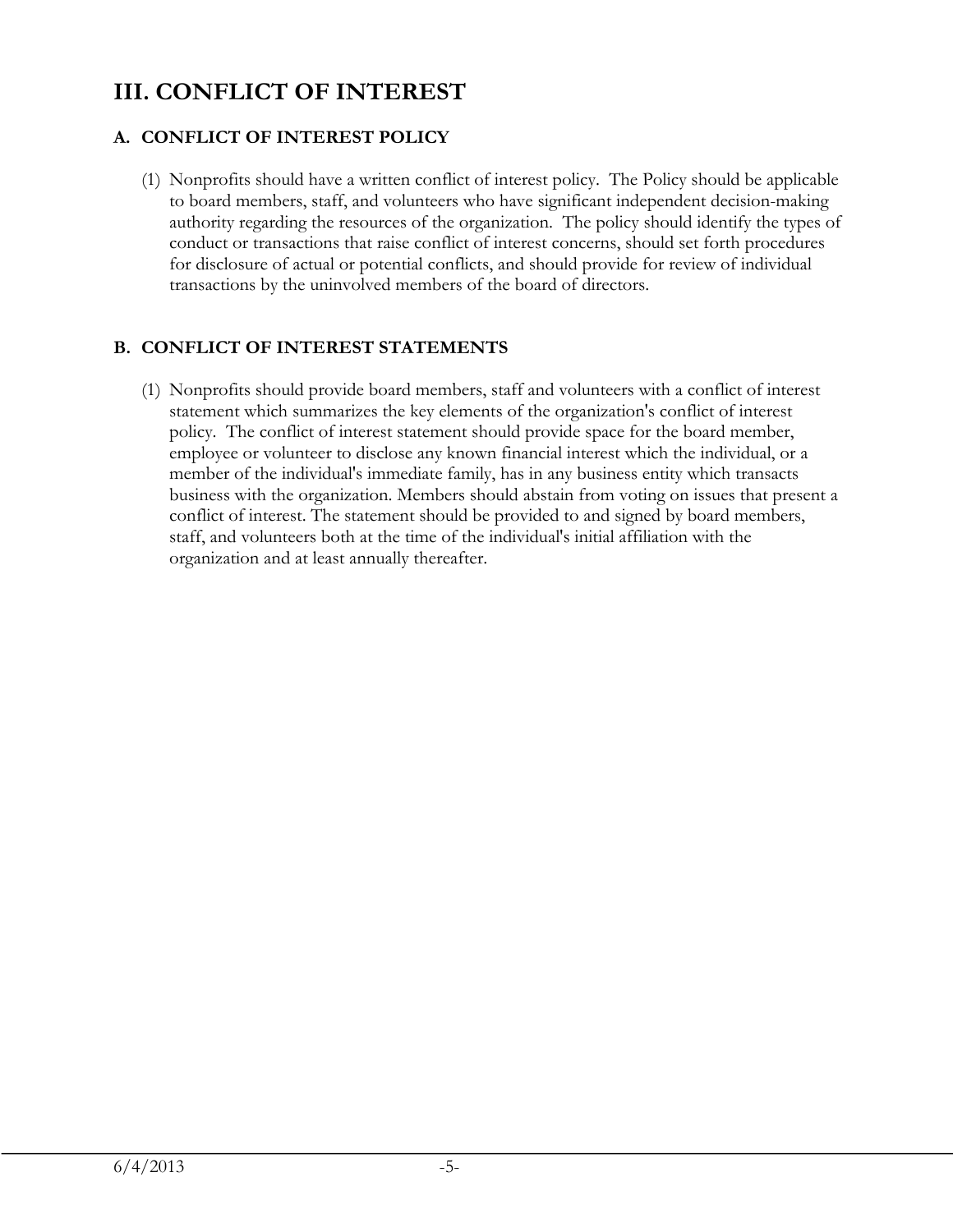# **IV. HUMAN RESOURCES**

#### **A. PERSONNEL POLICIES**

- (1) A nonprofit should have written personnel policies and procedures, approved by the board of directors, governing the work and actions of all employees and volunteers of the organization. In addition to covering basic elements of the employment relationship (e.g. working conditions, work-related expenses, employee benefits, vacation and sick leave), the policies should address employee evaluation, grievance procedures, confidentiality of records and information, and employee growth and development.
- (2) With respect to volunteers serving in a staff role and unpaid interns, the organization's policies and procedures should address recruitment, initial assessment or screening, assignment to and training for appropriate work responsibilities, supervision, evaluation, and opportunities for advancement.

#### **B. PERFORMANCE EVALUTION**

(1) Organizations should have a system in place for regular written evaluation of employees and volunteers by their respective supervisors, which should take place on an annual basis.

#### **C. ORIENTATION**

(1) New employees and volunteers serving in a staff role or unpaid interns of the organization should receive an orientation, which includes review of the organization's personnel policies and procedures as it relates to their role and be provided a copy of Personnel and/or Volunteer Policies and should acknowledge receipt in writing.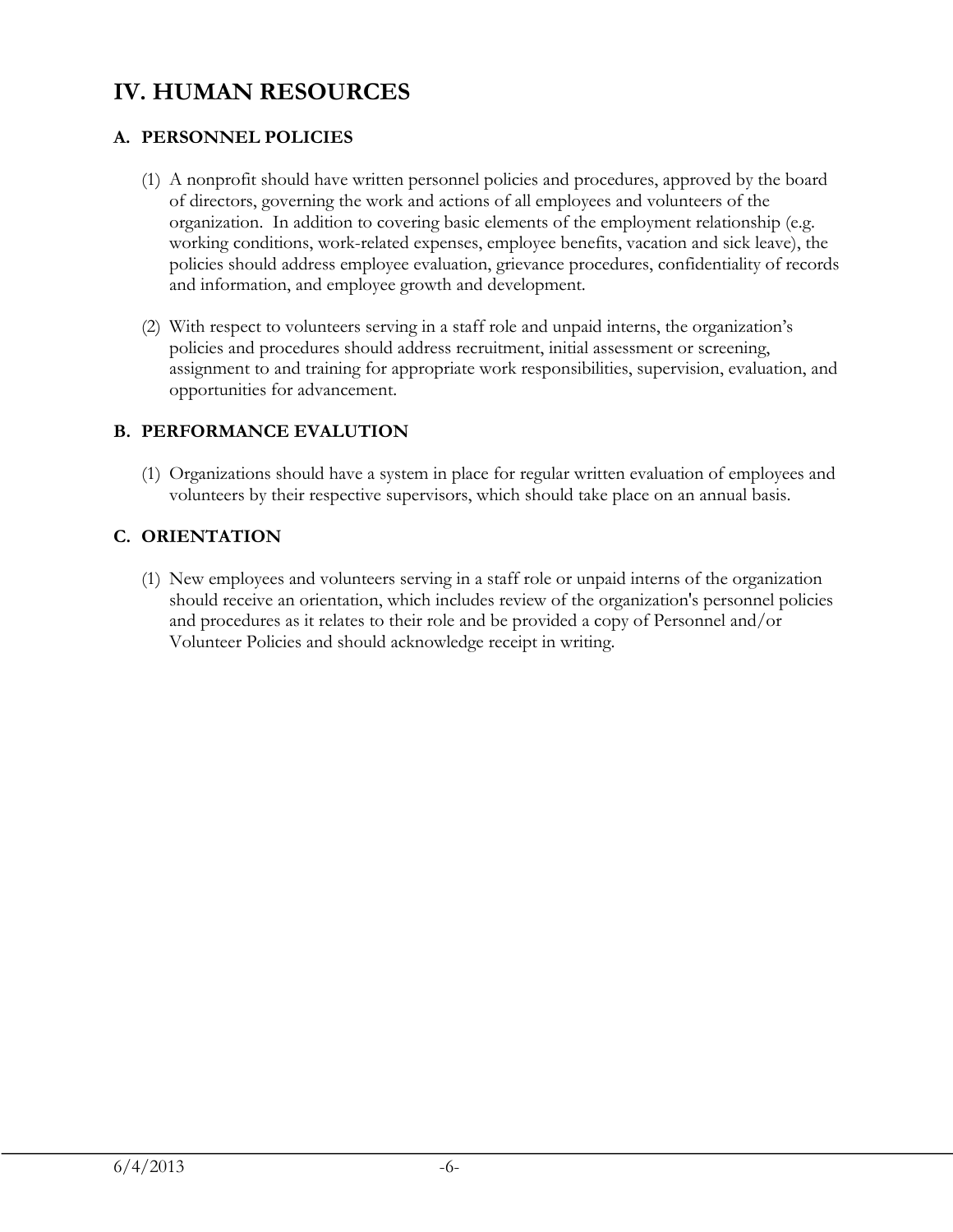### **V. FINANCIAL AND LEGAL**

#### **A. FINANCIAL ACCOUNTABILITY**

- (1) A nonprofit should operate in accordance with an annual budget which has been approved by the board of directors.
- (2) The financial condition of the agency should be satisfactory to sustain the ongoing operations and programs of the agency.
- (3) The organization must provide United Way with annual financial documentation according to the following chart based on total allocations from United Way of Northeast Louisiana.

| UWNELA allocation up to \$25,000 | Latest Financial Records |
|----------------------------------|--------------------------|
| \$25,000 to \$50,000             | Financial Compilation    |
| $$50,000$ to $$100,000$          | <b>Financial Review</b>  |
| Over \$100,000                   | Independent Audit        |

These statements must include details of program funding and address compliance with the United Way Partner Agency Agreement and the United Way Agency Standards. The audit/review/compilation must be prepared by an independent Certified Public Accountant in accordance with AICPA generally accepted auditing standards for non-profits. An updated copy of the audit/review/compilation and the audit management letter (if any) must be submitted to United Way. These must be completed and submitted no later than six months after the close of the agency's fiscal year.

- (4) Internal financial statements should be prepared monthly and should be provided to board members at all regularly scheduled meetings of the Board of Directors. Financial Statements should identify variation between actual and budgeted revenues and expenses. The agency should have an internal review process to detect possible over-expenditures and a contingency plan to deal with over-expenditures.
- (5) Organizations should provide employees a confidential means to report suspected financial impropriety or misuse of organizations resources.
- (6) Organizations should have written financial policies governing: (a) investment of the assets of the organization, (b) internal control procedures, (c) purchasing practices, (d) unrestricted current net assets and (e) cash reserves. The banks with which the agency does business must be furnished board resolutions authorizing bank accounts and designating not fewer than 2 signatories who are officers designated by the President for approval of expenditures to co-sign/approve expenditures. Agencies with exceptions must demonstrate compliance to local board approved policy or national organization policy.
- (7) The board must approve a Partner Agency Agreement (contract) with United Way of Northeast Louisiana annually or as requested by United Way.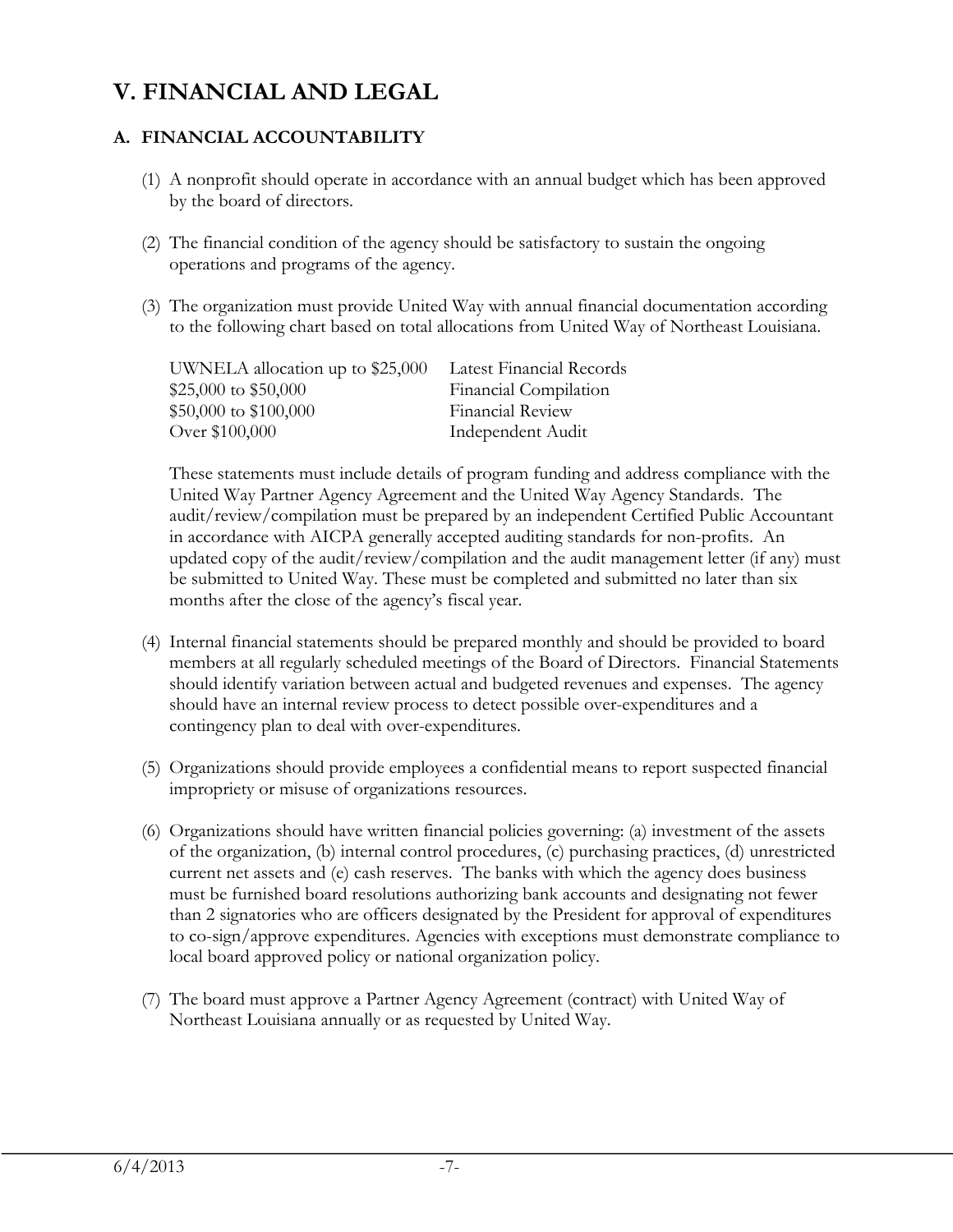#### **B. LEGAL COMPLIANCE AND ACCOUNTABILITY**

- (1) Nonprofits must be aware of and comply with all applicable federal, state, and local laws. This may include, but is not limited to, the following activities: complying with laws and regulations related to fundraising, licensing, financial accountability, human resources, lobbying and political advocacy, and taxation.
- a. The agency must be registered and in good standing as a not-for-profit corporation in the state of Louisiana.
- b. The agency must have a current tax-exempt 501(c)3 status.
- (2) Organizations should periodically assess the need for insurance coverage in light of the nature and extent of the organization's activities and its financial capacity. Coverage should include but not be limited to general liability insurance and Directors and Officers liability insurance. A decision to forego general liability or Directors and Officers liability insurance coverage shall be made by the board of directors only and shall be reflected in the minutes of the meeting at which the decision was made.
- (3) Nonprofits should periodically conduct an internal review of the organization's compliance with known existing legal, regulatory and financial reporting requirements and should provide a summary of the results to the board of directors.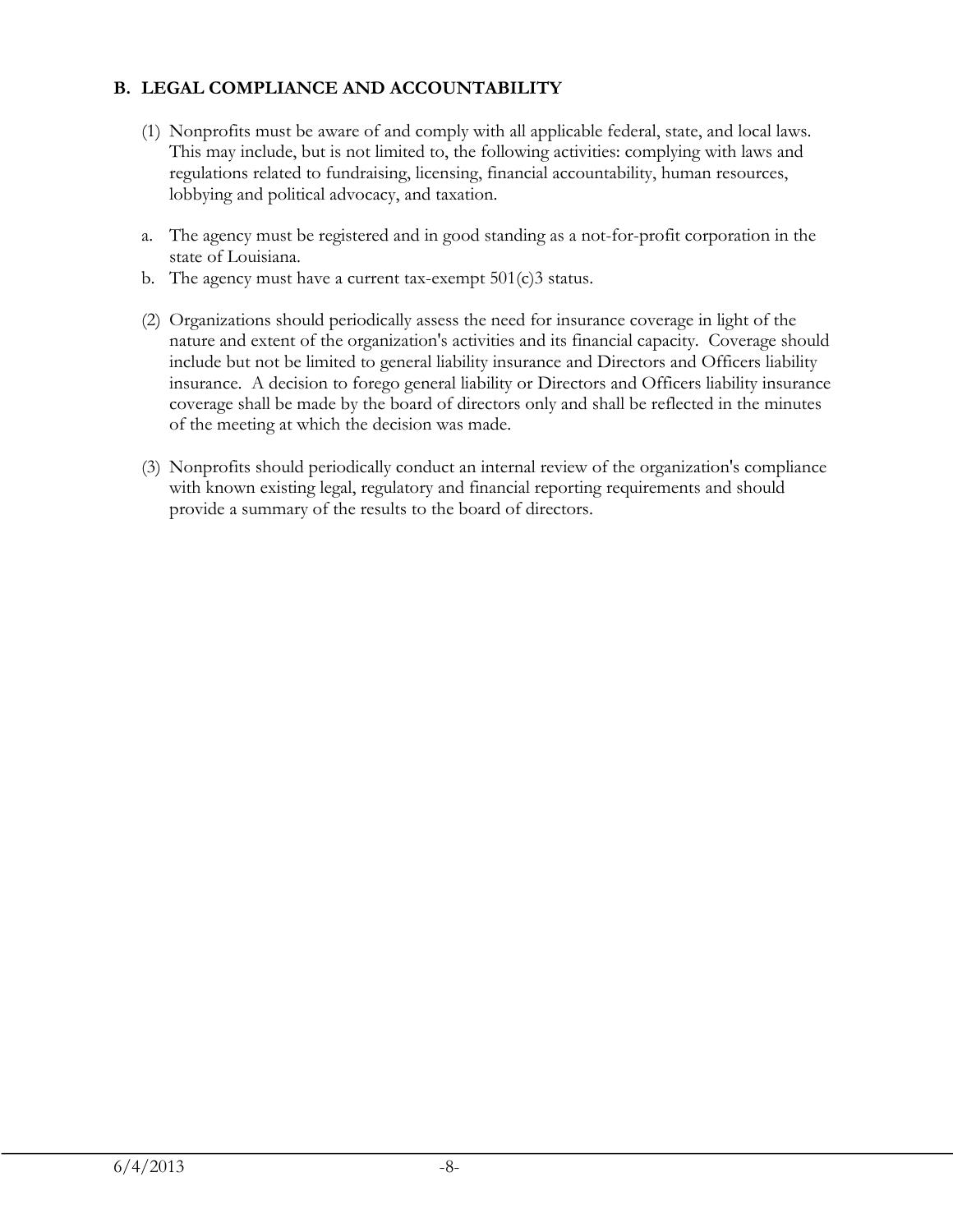### **VI. OPENNESS**

#### **A. ANNUAL REPORT**

(1) Nonprofits should prepare, and make available annually to the public, information about the organization's mission, program activities, and basic financial data. The report should also identify the names of the organization's board of directors with terms of service, board meeting dates and meeting places, management staff, and registered agent.

#### **B. PUBLIC ACCESS**

- (1) Nonprofits should provide members of the public who express an interest in the affairs of the organization with a meaningful opportunity to communicate with an appropriate representative of the organization.
- (2) Nonprofits should have at least one staff member who is responsible for ensuring compliance with both the letter and the spirit of federal and state laws that require disclosure of information to members of the public.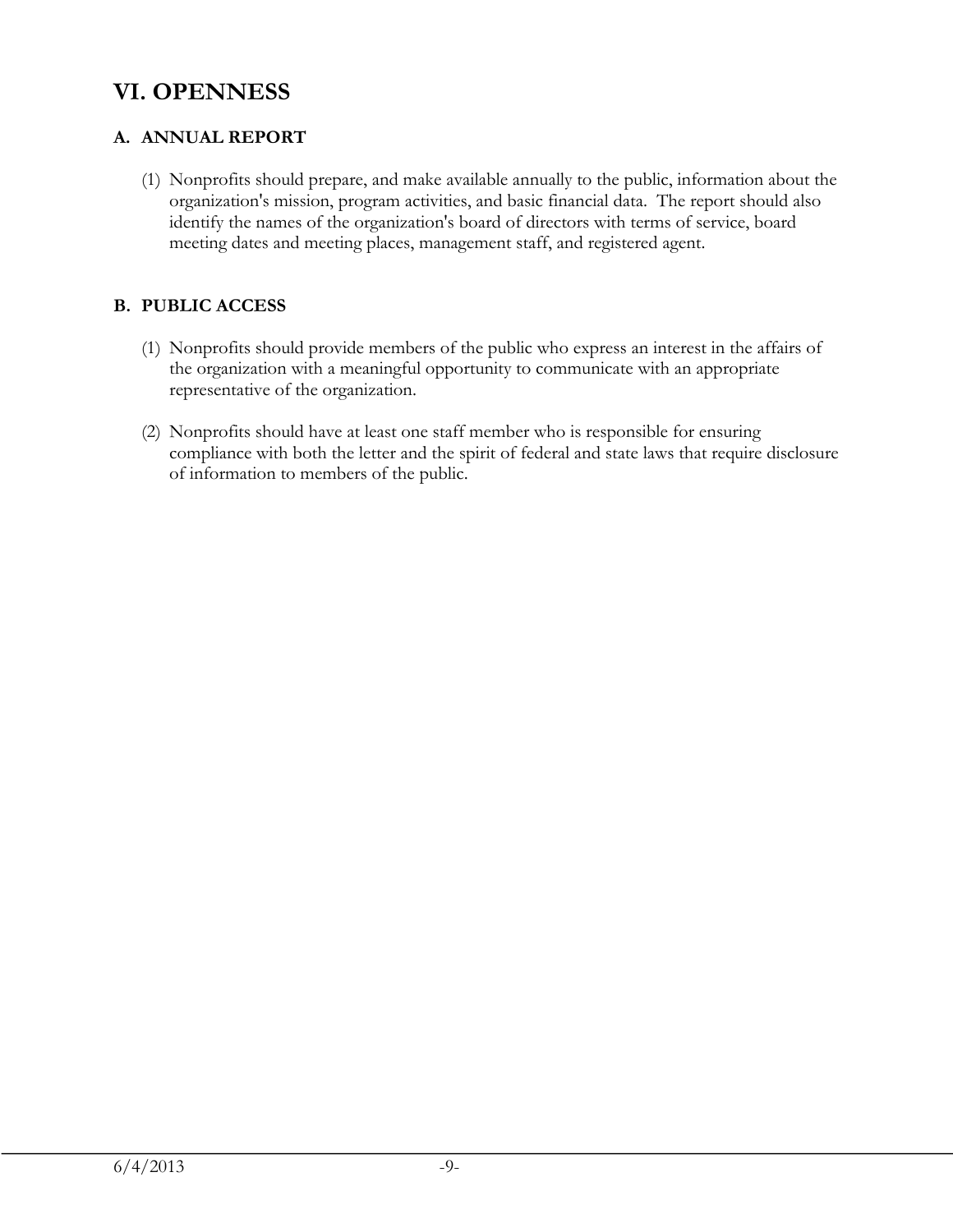### **VII. FUNDRAISING**

#### **A. AGENCY FUNDRAISING ACTIVITIES**

- (1) A nonprofit's fundraising costs should be reasonable over time. On average, over a five-year period, a nonprofit should realize charitable contributions from fundraising activities as set by the board (i.e., at a minimum, revenues from fundraising activities should equal three times the amount spent on fundraising). Organizations should demonstrate that they are making steady progress toward achieving this goal, or should be able to justify why the goal has not been met.
- (2) Solicitation and promotional materials should be accurate and truthful. Materials should correctly identify the organization, its mission, and the intended use of the solicited funds.
- (3) All statements made by a nonprofit in its fundraising appeals, concerning the use of a contribution, should be honored.
- (4) Nonprofits should honor the known intentions of a donor regarding the use of donated funds.

#### **B. UNITED WAY FUNDRAISING POLICIES**

- (1) United Way will solicit corporate contributions for the Community Aspirations, Goals, and Strategies. Many corporations prefer to support agencies through their United Way contribution and, accordingly, do not contribute directly to partner agencies. Partner agencies should be sensitive to this preference throughout the year and support United Way's efforts.
- (2) Partner agencies must support United Way fund raising efforts during the community-wide campaign.
- (3) Partner agencies are asked to consider the fundraising activities of UWNELA and its partner agencies in their planning. Similar events or overlapping dates for fund raising activities make all efforts more difficult and reduce the level of success.
- (4) United Way partner agencies should notify United Way of any supplemental or capital campaigns that they intend to conduct.
- (5) United Way partnership status should be part of agency/program promotional materials.

#### **C. DONOR RELATIONSHIPS AND PRIVACY**

- (1) Nonprofits should respect the privacy of donors and safeguard the confidentiality of information that a donor would reasonably expect to be private.
- (2) Nonprofits should provide donors an opportunity to state that they prefer to remain anonymous. Donors should also be able to prevent the release of their names, the amounts of their gifts, and/or other information.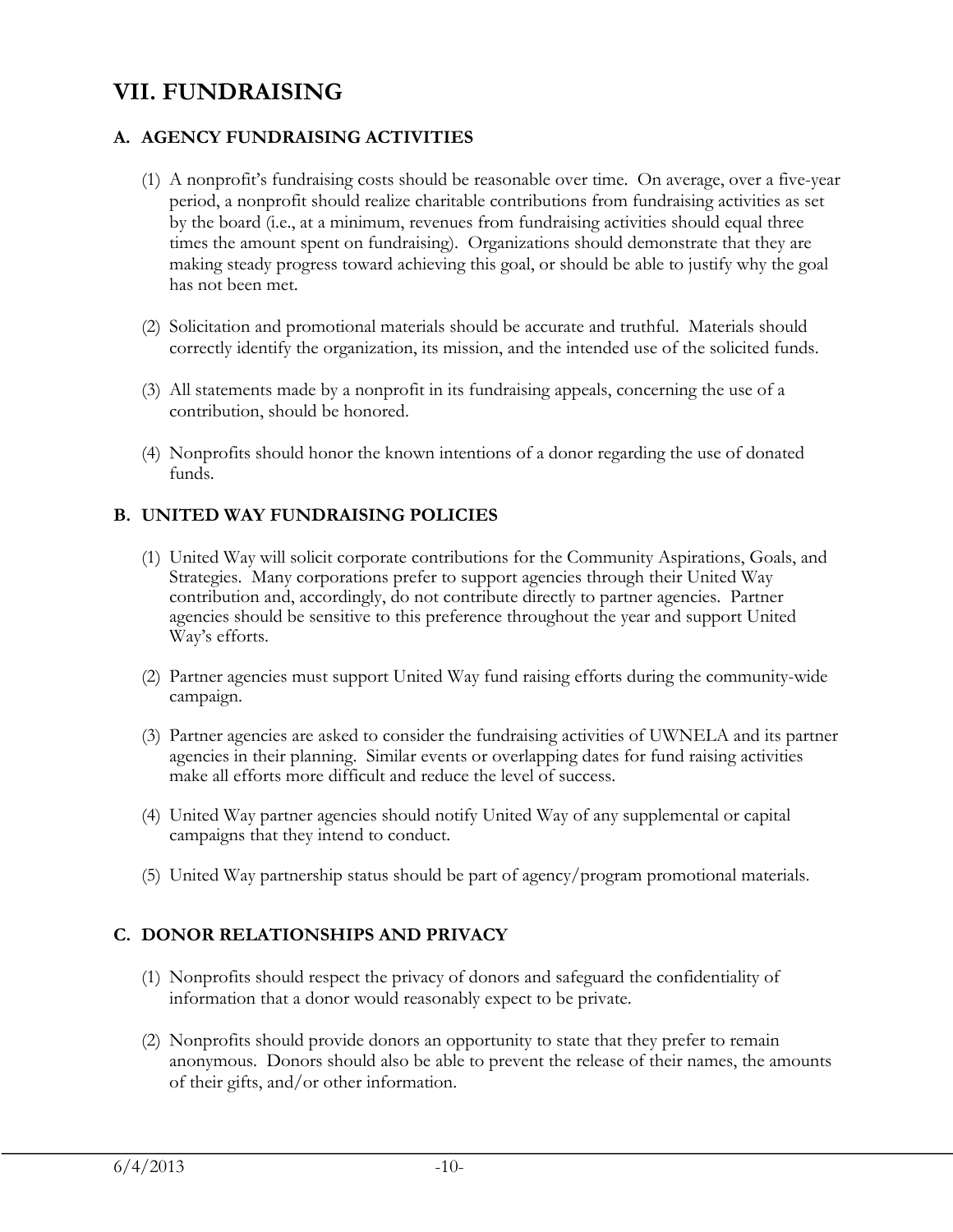- (3) Nonprofits should provide donors an opportunity to have their names removed from any mailing lists, which are sold, rented, or exchanges and should have the donor's written permission prior to selling, renting and/or exchanging mailing lists.
- (4) Nonprofits should honor requests by a donor to curtail or stop repeated mailings or telephone solicitations from in-house lists.
- (5) Solicitations should be free from undue influence or excessive pressure, and be respectful of the needs and interests of the donor or potential donor.

#### **D. DONOR CHOICE POLICY**

Donors are encouraged to make contributions that will be allocated by volunteers through the Community Aspirations, Goals, and Strategies.

- (1) If donors choose to designate their contribution, they may do so through the Specific Care Form to a specific United Way agency, other 501(c)3 health and human service agencies, or to a Community Aspiration.
- (2) Designations are a separate stream of funding to agencies and are in addition to Community Aspirations, Goals, and Strategies funding.
- (3) No partner agency may solicit designations. Solicitation is defined as written or verbal communications requesting or encouraging designations to a specific agency.
- (4) Partner agencies failing to comply with this policy will be considered in violation of their Agency Agreement with United Way of Northeast Louisiana.
- (5) Each year non-member agencies that have received designations in the past will be notified of this policy. If an agency fails to comply it will receive written notification that contributions may be returned to donors and/or that United Way will no longer accept contributions for this organization.

#### **E. ACCEPTANCE OF GIFTS**

(1) An organization should have policies in place to govern the acceptance and disposition of charitable gifts, solicited or unsolicited, that are received in the course of its planned or unplanned fundraising activities. These policies should include procedures to determine any limits on individuals or entities from which the organization will accept a gift, the purposes for which donations will be accepted, the type of property which will be accepted, and whether to accept an unusual or unanticipated gift in light of the organization's mission and organizational capacity.

#### **F. EMPLOYMENT OF FUNDRAISING PERSONNEL**

(1) Fundraising personnel, including both employees and independent consultants, should not be compensated based on a percentage of the amount raised or other commission formula.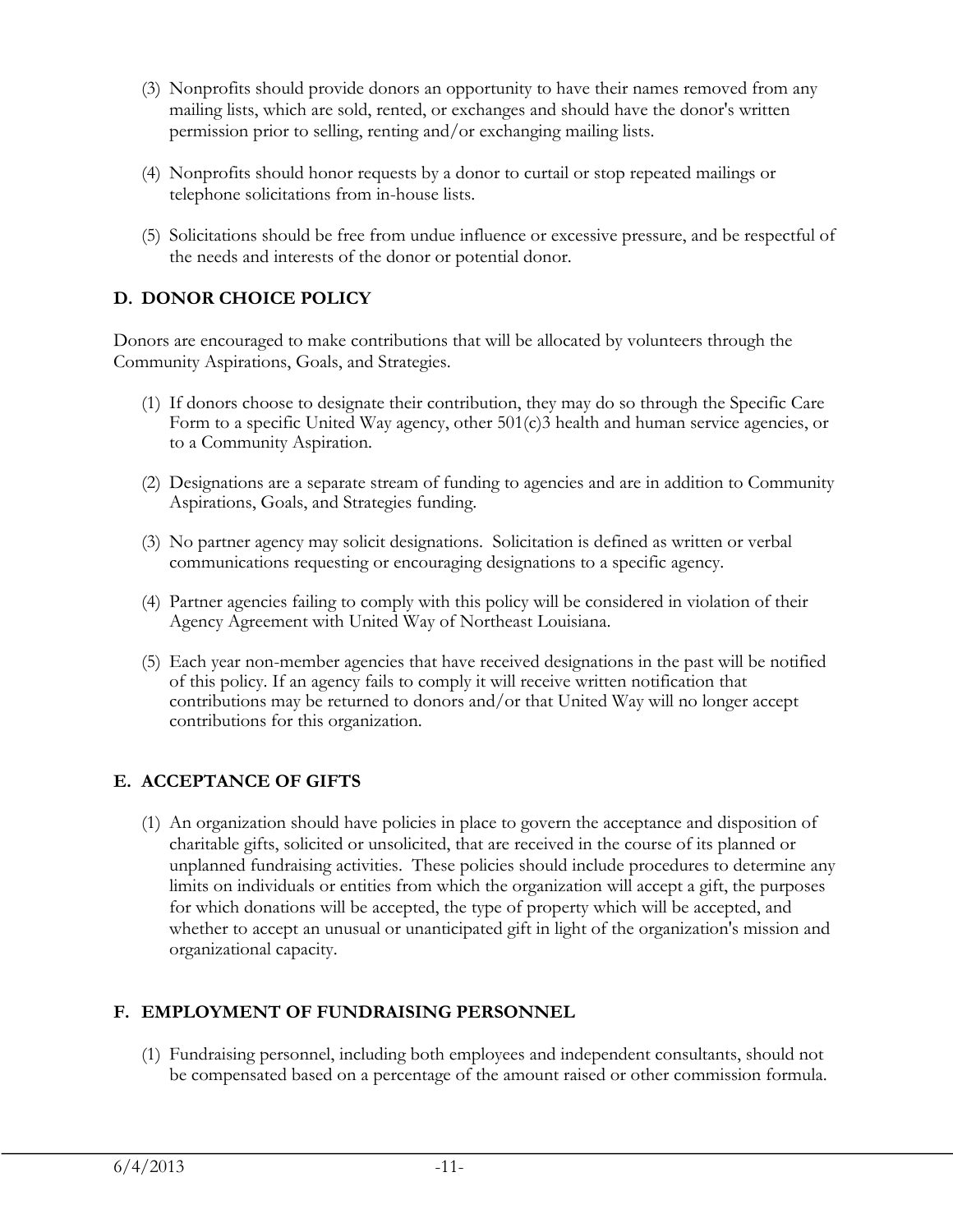- (2) When utilizing fundraising consultants, organizations should use the services of a reputable fundraiser with documented experience. The organization should be responsible for setting policy regarding experience requirements.
- (3) Organizations should have a written policy to establish standards for board members, staff, volunteers, and consultants who are known to be soliciting contributions on behalf of the organization.